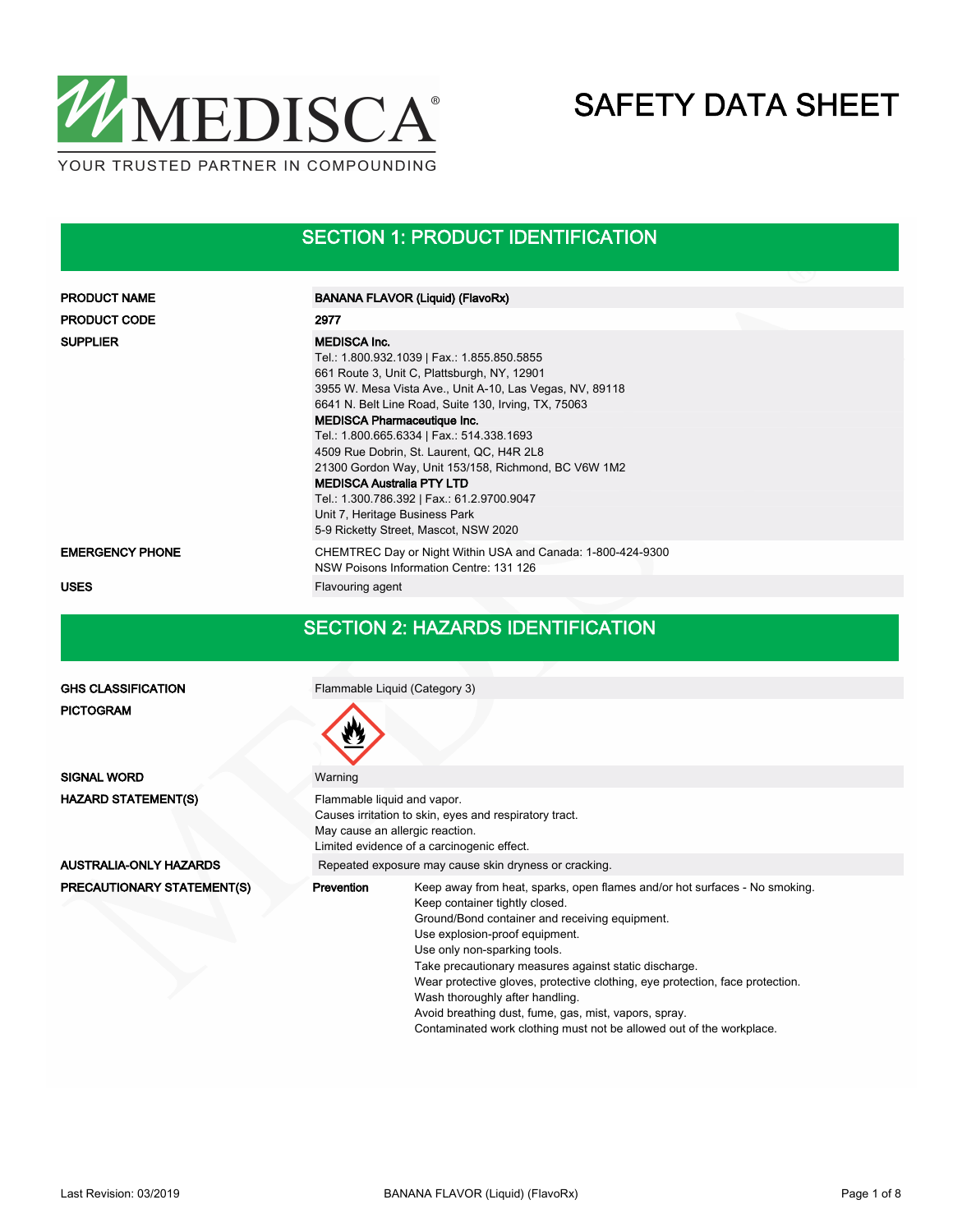

YOUR TRUSTED PARTNER IN COMPOUNDING

| Response                                           | IF ON SKIN (HAIR): Take off immediately all contaminated clothing. Rinse skin with<br>water/shower. If skin irritation occurs: Get medical advice/attention. Take off<br>contaminated clothing and wash it before reuse.<br>IF IN EYES: Rinse cautiously with water for several minutes. Remove contact lenses, if<br>present and easy to do. Continue rinsing. If eye irritation persists, get medical<br>advice/attention.<br>IN CASE OF FIRE: Use dry chemical, CO2, alcohol resistant foam or water spray to<br>extinguish |                                                                            |   |  |  |  |
|----------------------------------------------------|--------------------------------------------------------------------------------------------------------------------------------------------------------------------------------------------------------------------------------------------------------------------------------------------------------------------------------------------------------------------------------------------------------------------------------------------------------------------------------------------------------------------------------|----------------------------------------------------------------------------|---|--|--|--|
| Storage                                            | Store in a well-ventilated place.<br>Keep cool.                                                                                                                                                                                                                                                                                                                                                                                                                                                                                |                                                                            |   |  |  |  |
| <b>Disposal</b>                                    |                                                                                                                                                                                                                                                                                                                                                                                                                                                                                                                                | Dispose of contents and/or container in accordance with local regulations. |   |  |  |  |
| <b>HMIS CLASSIFICATION</b><br><b>Health Hazard</b> | $\overline{2}$                                                                                                                                                                                                                                                                                                                                                                                                                                                                                                                 | Flammability                                                               |   |  |  |  |
| Reactivity                                         | $\mathbf 0$                                                                                                                                                                                                                                                                                                                                                                                                                                                                                                                    | <b>Personal Protection</b>                                                 | E |  |  |  |

## SECTION 3: COMPOSITION/INFORMATION ON INGREDIENTS

| <b>CHEMICAL NAME</b>        | Not applicable       |                   |             |
|-----------------------------|----------------------|-------------------|-------------|
| <b>BOTANICAL NAME</b>       | Not applicable       |                   |             |
| <b>SYNONYM</b>              | Not applicable       |                   |             |
| <b>CHEMICAL FORMULA</b>     | Not applicable       |                   |             |
| <b>CAS NUMBER</b>           | Not applicable       |                   |             |
| <b>ALTERNATE CAS NUMBER</b> | Not applicable       |                   |             |
| <b>MOLECULAR WEIGHT</b>     | Not applicable       |                   |             |
| <b>COMPOSITION</b>          | <b>CHEMICAL NAME</b> | <b>CAS NUMBER</b> | % BY WEIGHT |
|                             | <b>ETHANOL</b>       | 64-17-5           | $10 - 25$   |

**NOTES** 

| EUGENOL                                                                                                    | $97-53-0$ | proprietary* |  |  |  |  |
|------------------------------------------------------------------------------------------------------------|-----------|--------------|--|--|--|--|
| PROPYLENE GLYCOL                                                                                           | 57-55-6   | $50 - 75$    |  |  |  |  |
| There are no additional ingredients present which, within the current knowledge of the supplier and in the |           |              |  |  |  |  |

concentrations applicable, are classified as health hazards and hence require reporting in this section.

ISOAMYL ACETATE 123-92-2 5 - 10 FURFURAL 98-01-1 <2

As per the supplier, all flavor ingredients contained in this product are approved for use in a regulation of the FDA or are listed as being generally recognized as safe on the FEMA GRAS list.

\*Flavoring components are considered trade secret. Therefore the chemical names, exact compositional breakdown, or other chemical identification of the specific compounds of flavor ingredients are withheld in accordance with 1910.1200 of the Code of Federal regulations.

This product contains: Propylene Glycol, Alcohol, Water and Natural & Artificial Flavor\*

### SECTION 4: FIRST-AID MEASURES

| IN CASE OF EYE CONTACT      | Flush with copious amounts of water for 15 minutes, separating eyelids with fingers. If irritation persists seek<br>medical aid. |
|-----------------------------|----------------------------------------------------------------------------------------------------------------------------------|
| IN CASE OF SKIN CONTACT     | Wash with soap & water for 15 minutes. If irritation persists seek medical aid.                                                  |
| <b>IF SWALLOWED</b>         | Call a physician. Wash out mouth with water. Do not induce vomiting without medical advice.                                      |
| IF INHALED                  | Remove to fresh air. If not breathing, give artificial respiration. If breathing is difficult, give oxygen. Call a<br>physician  |
| <b>SYMPTOMS AND EFFECTS</b> | Not expected to present a significant hazard under anticipated conditions of normal use.                                         |
|                             |                                                                                                                                  |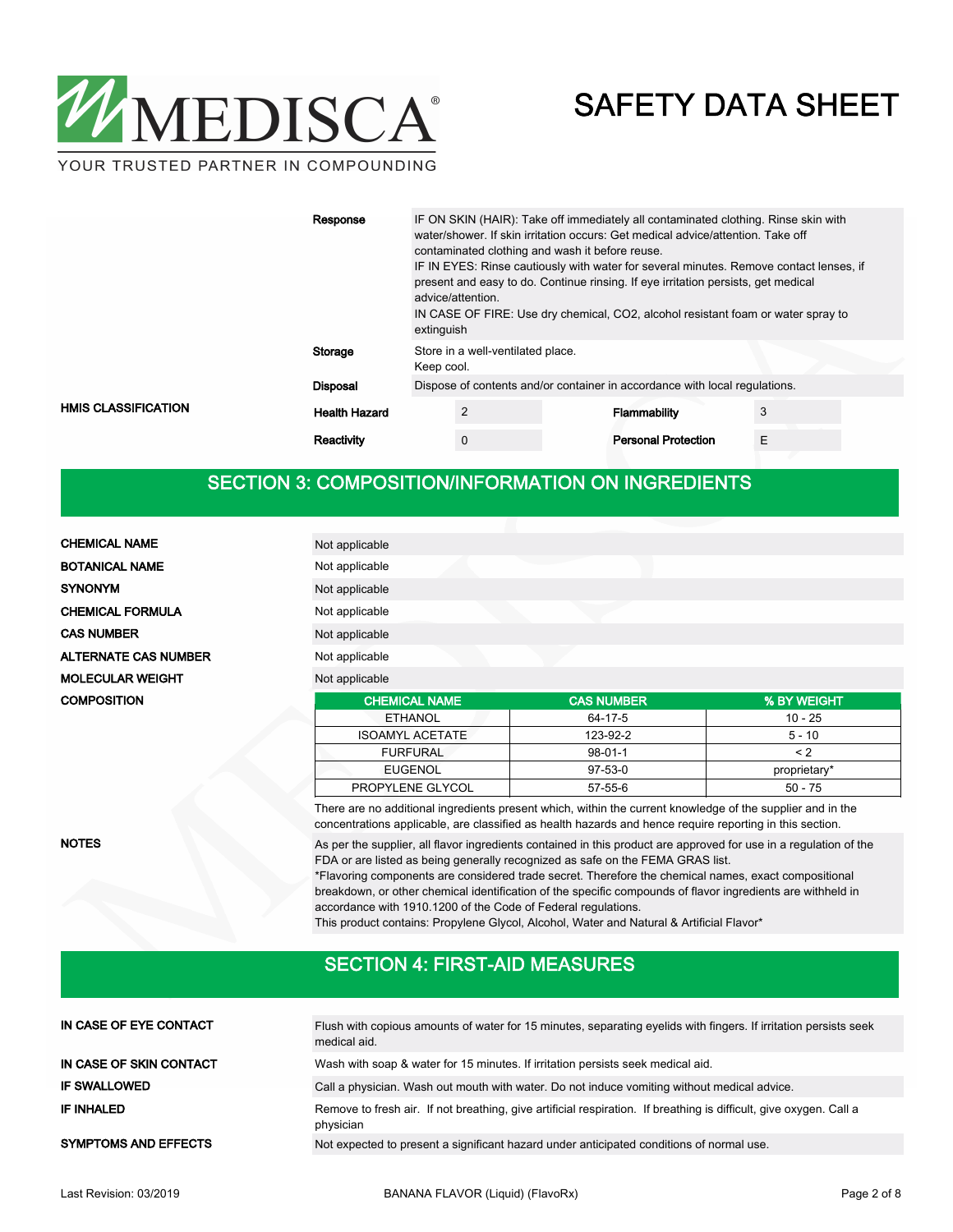

### SECTION 5: FIREFIGHTING MEASURES

| <b>SPECIFIC HAZARDS ARISING FROM</b><br>THE CHEMICAL                   | Not applicable                                                                                                                                                                      |  |
|------------------------------------------------------------------------|-------------------------------------------------------------------------------------------------------------------------------------------------------------------------------------|--|
| <b>FLAMMABLE PROPERTIES</b>                                            | Flammable liquid and vapor.                                                                                                                                                         |  |
| <b>HAZARDOUS COMBUSTION PRODUCTS</b>                                   | Under fire conditions, hazardous fumes will be present.                                                                                                                             |  |
| <b>EXTINGUISHING MEDIA</b>                                             | Small fire: dry chemical, CO <sub>2</sub> or water spray. Large fire: dry chemical, CO <sub>2</sub> , alcohol resistant foam or water<br>spray. Do not get water inside containers. |  |
| <b>PROTECTIVE EQUIPMENT AND</b><br><b>PRECAUTIONS FOR FIREFIGHTERS</b> | Wear self-contained breathing apparatus and protective clothing to prevent contact with skin and eyes.                                                                              |  |

## SECTION 6: ACCIDENTAL RELEASE MEASURES

| PERSONAL PRECAUTIONS                                    | Wear respiratory protection. Avoid breathing vapours, mist or gas. Ensure adequate ventilation. Evacuate<br>personnel to safe areas.                                                                                                                                                                                                                                                                                                                                                                                                                                                                                                                |  |  |  |  |  |
|---------------------------------------------------------|-----------------------------------------------------------------------------------------------------------------------------------------------------------------------------------------------------------------------------------------------------------------------------------------------------------------------------------------------------------------------------------------------------------------------------------------------------------------------------------------------------------------------------------------------------------------------------------------------------------------------------------------------------|--|--|--|--|--|
| <b>METHODS &amp; MATERIAL FOR</b><br><b>CONTAINMENT</b> | On land, sweep or shovel into suitable containers.                                                                                                                                                                                                                                                                                                                                                                                                                                                                                                                                                                                                  |  |  |  |  |  |
| <b>CLEANUP PROCEDURE</b>                                | Do not touch damaged containers or spilled material unless wearing appropriate protective clothing. Wear<br>respirator, chemical safety goggles, rubber boots and heavy rubber gloves. Stop leak if you can do it without<br>risk. Prevent entry into waterways, sewers, basements or confined areas. Shut off all sources of ignition.<br>Evacuate the area. If necessary, employ water fog to disperse the vapors. Absorb the matter with compatible<br>vermiculite or other absorbing material. Place in a suitable container and retain for disposal. Ventilate and clean<br>the affected area. Do not flush into sewerage system or to drains. |  |  |  |  |  |

### SECTION 7: HANDLING AND STORAGE

| <b>PRECAUTIONS FOR SAFE HANDLING</b> | Do not inhale. Avoid contact with eyes, skin and clothing. Avoid prolonged or repeated exposure. Wash<br>thoroughly after handling. Store away from incompatible materials, in a well-ventilated area. Eliminate all<br>sources of ignition. Store in accordance with local regulations. Do not store in unlabelled containers.<br>Containers that have been opened must be carefully resealed and kept upright to prevent leakage. Use<br>appropriate containment to avoid environmental contamination. |
|--------------------------------------|----------------------------------------------------------------------------------------------------------------------------------------------------------------------------------------------------------------------------------------------------------------------------------------------------------------------------------------------------------------------------------------------------------------------------------------------------------------------------------------------------------|
| <b>STORAGE CONDITIONS</b>            | Store in original container, tightly sealed, protected from direct sunlight and moisture.<br>Preserve in tight containers away from heat and sources of ignition.                                                                                                                                                                                                                                                                                                                                        |

## SECTION 8: EXPOSURE CONTROLS/ PERSONAL PROTECTION

#### Chemical Name: ETHANOL CAS #: 64-17-5

|                  | <b>TWA</b>              | Ceiling | <b>STEL</b> | <b>REL</b> | <b>IDLH</b>  | <b>Remarks</b>           |
|------------------|-------------------------|---------|-------------|------------|--------------|--------------------------|
| <b>OSHA PEL</b>  | 1000 ppm                | N/L     |             |            |              |                          |
|                  | $(1900 \text{ mg/m}^3)$ |         |             |            |              |                          |
| <b>ACGIH TLV</b> | N/L                     | N/L     | 1000 ppm    |            |              | $\overline{\phantom{a}}$ |
| <b>NIOSH</b>     | 1000 ppm                | N/L     | N/L         | N/L        | 3300 ppm     | $\overline{\phantom{a}}$ |
|                  | $(1900 \text{ mg/m}^3)$ |         |             |            | 10%LEL       |                          |
|                  |                         |         |             |            | (See: 64175) |                          |
| <b>AIHA WEEL</b> | 'N/L                    | N/L     | N/L         |            |              | $\overline{\phantom{0}}$ |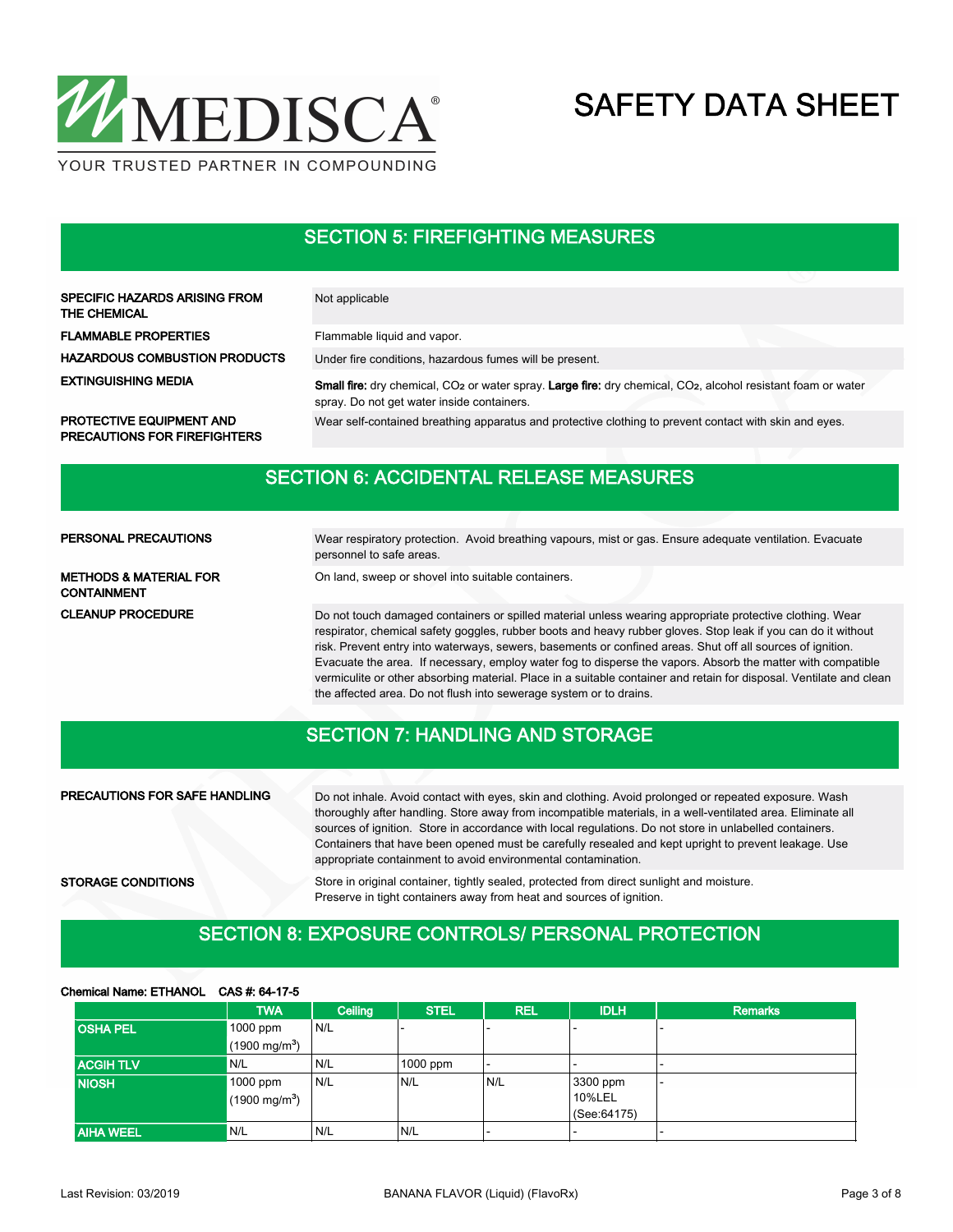

YOUR TRUSTED PARTNER IN COMPOUNDING

| Safe Work Australia HSIS | $1000$ ppm              | N/L  | N/L |  |  |
|--------------------------|-------------------------|------|-----|--|--|
|                          | $(1880 \text{ mg/m}^3)$ |      |     |  |  |
| <b>HSE</b>               | 1000 ppm                | 'N/L | N/L |  |  |
|                          | $(1920 \text{ mg/m}^3)$ |      |     |  |  |

#### Chemical Name: EUGENOL CAS #: 97-53-0

|                          | <b>TWA</b> | Ceiling | <b>STEL</b> | REL | <b>IDLH</b> | <b>Remarks</b> |
|--------------------------|------------|---------|-------------|-----|-------------|----------------|
| <b>OSHA PEL</b>          | N/L        | N/L     |             |     |             |                |
| <b>ACGIH TLV</b>         | N/L        | N/L     | N/L         |     |             |                |
| <b>NIOSH</b>             | N/L        | N/L     | N/L         | N/L | N/L         |                |
| <b>AIHA WEEL</b>         | N/L        | N/L     | N/L         |     |             |                |
| Safe Work Australia HSIS | <b>N/L</b> | N/L     | N/L         |     |             |                |
| <b>HSE</b>               | N/L        | N/L     | N/L         |     |             |                |

#### Chemical Name: FURFURAL CAS #: 98-01-1

|                          | <b>TWA</b>     | Ceiling | <b>STEL</b> | <b>REL</b> | <b>IDLH</b> | <b>Remarks</b> |
|--------------------------|----------------|---------|-------------|------------|-------------|----------------|
| <b>OSHA PEL</b>          | 5 ppm (20      | N/L     |             |            |             | Skin           |
|                          | $mg/m3$ )      |         |             |            |             |                |
| <b>ACGIH TLV</b>         | 2 ppm          | N/L     | N/L         |            |             | Skin           |
| <b>NIOSH</b>             | $5$ ppm $(20)$ | N/L     | N/L         | N/L        | 100 ppm     | Skin           |
|                          | $mg/m3$ )      |         |             |            |             |                |
| <b>AIHA WEEL</b>         | N/L            | N/L     | N/L         |            |             |                |
| Safe Work Australia HSIS | 2 ppm (7.9)    | N/L     | N/L         |            |             | Skin           |
|                          | $mg/m3$ )      |         |             |            |             |                |
| <b>HSE</b>               | $2$ ppm $(8)$  | N/L     | 5 ppm (20   |            |             | Skin           |
|                          | $mg/m3$ )      |         | $mg/m^3$ )  |            |             |                |

### Chemical Name: ISOAMYL ACETATE CAS #: 123-92-2

|                          | <b>TWA</b>   | Ceiling | <b>STEL</b>  | <b>REL</b> | <b>IDLH</b> | <b>Remarks</b> |
|--------------------------|--------------|---------|--------------|------------|-------------|----------------|
| <b>OSHA PEL</b>          | 100 ppm (525 | N/L     |              |            |             |                |
|                          | $mg/m3$ )    |         |              |            |             |                |
| <b>ACGIH TLV</b>         | 50 ppm       | N/L     | $100$ ppm    |            |             |                |
| <b>NIOSH</b>             | 100 ppm (525 | N/L     | N/L          | N/L        | 1000 ppm    |                |
|                          | $mg/m^3$ )   |         |              |            |             |                |
| <b>AIHA WEEL</b>         | N/L          | N/L     | N/L          |            |             |                |
| Safe Work Australia HSIS | 50 ppm (270) | N/L     | 100 ppm (541 |            |             |                |
|                          | $mg/m3$ )    |         | $mg/m^3$     |            |             |                |
| <b>HSE</b>               | N/L          | N/L     | N/L          |            |             |                |

#### Chemical Name: PROPYLENE GLYCOL CAS #: 57-55-6

|                          | <b>TWA</b>           | Ceiling | <b>STEL</b> | <b>REL</b>               | <b>IDLH</b> | <b>Remarks</b>           |
|--------------------------|----------------------|---------|-------------|--------------------------|-------------|--------------------------|
| <b>OSHA PEL</b>          | N/L                  | N/L     |             | $\overline{\phantom{a}}$ |             | $\overline{\phantom{0}}$ |
| <b>ACGIH TLV</b>         | N/L                  | N/L     | N/L         |                          |             | -                        |
| <b>NIOSH</b>             | IN/L                 | N/L     | N/L         | N/L                      | N/L         |                          |
| <b>AIHA WEEL</b>         | 10 mg/m <sup>3</sup> | N/L     | N/L         | $\overline{\phantom{0}}$ |             | $\overline{\phantom{a}}$ |
| Safe Work Australia HSIS | $10 \text{ mg/m}^3$  | N/L     | N/L         |                          |             |                          |
| HSE.                     | 10 mg/ $m3$          | N/L     | N/L         |                          |             | $\overline{\phantom{0}}$ |

N/L = Not Listed

EXPOSURE GUIDELINES

Consult local authorities for provincial or state exposure limits. Particulates not otherwise regulated, respirable fraction: 5 mg/m<sup>3</sup>.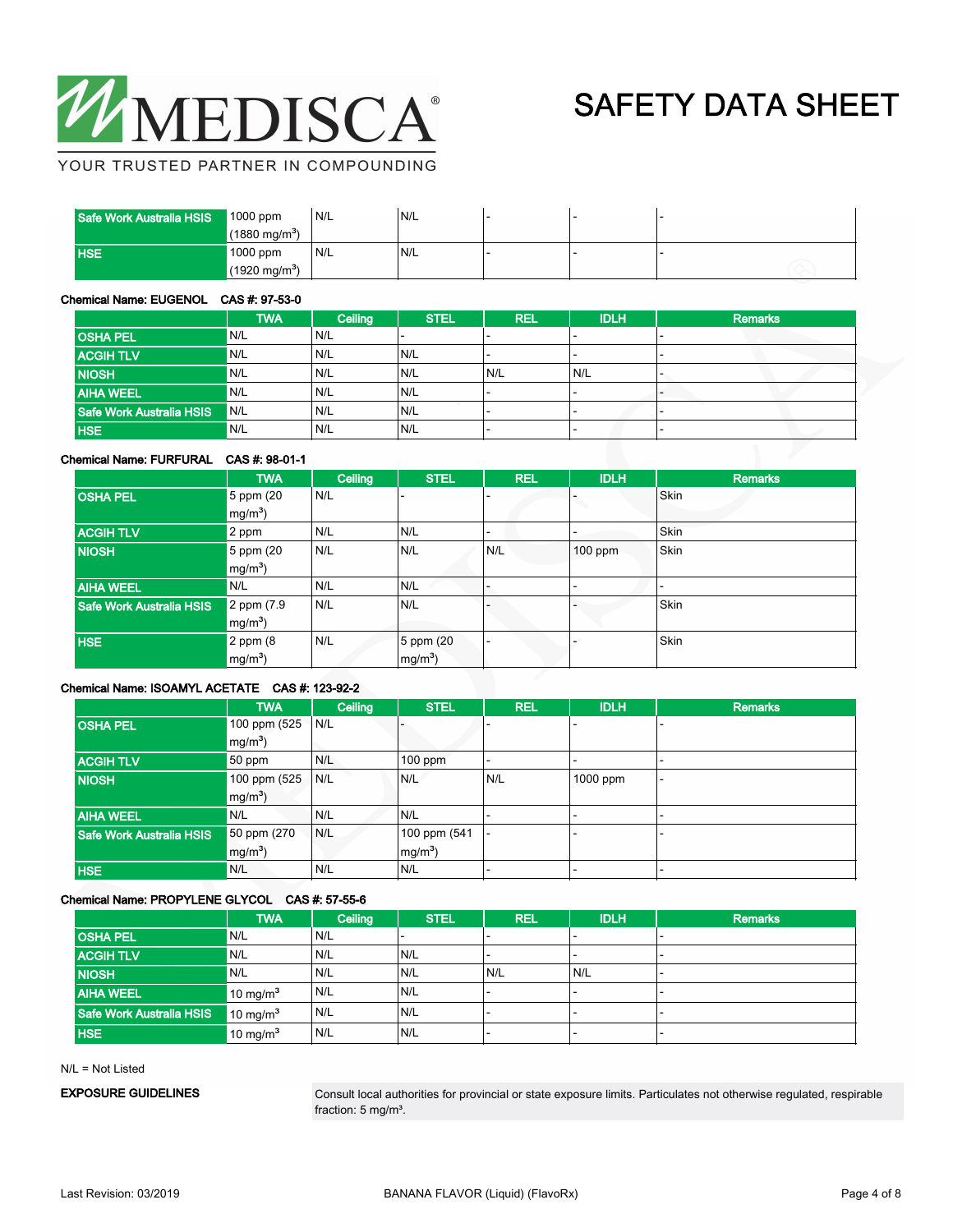

#### YOUR TRUSTED PARTNER IN COMPOUNDING

#### PERSONAL PROTECTIVE EQUIPMENT

Eyes: Wear appropriate protective eyeglasses or chemical safety goggles as described by WHMIS or OSHA's eye and face protection regulations in 29 CFR 1910.133 or European Standard EN166. Skin: Wear appropriate gloves to prevent skin exposure. Clothing: Wear appropriate protective clothing to minimize contact with skin. Respirators: Follow WHMIS or OSHA respirator regulations found in 29 CFR 1910.134 or European Standard EN 149. Use a NIOSH/MSHA or European Standard EN 149 approved respirator if exposure limits are exceeded or if irritation or other symptoms are experienced.

SPECIFIC ENGINEERING CONTROLS Adequate mechanical ventilation. Fumehood, eye wash station, and safety shower.

NOTES Skin notation has been assigned and the methods of use provide a potential exposure route via skin absorption.

### SECTION 9: PHYSICAL AND CHEMICAL PROPERTIES

| <b>PHYSICAL STATE</b>                                | Liquid |                                                           |  |                                                      |               |  |                          |                |  |
|------------------------------------------------------|--------|-----------------------------------------------------------|--|------------------------------------------------------|---------------|--|--------------------------|----------------|--|
| <b>DESCRIPTION</b>                                   |        | Colorless to pale yellow liquid with characteristic odor. |  |                                                      |               |  |                          |                |  |
| <b>SOLUBILITY</b>                                    |        | Soluble in water.                                         |  |                                                      |               |  |                          |                |  |
| <b>ODOR</b>                                          |        | Characteristic odor                                       |  |                                                      |               |  |                          |                |  |
| <b>FLAMMABILITY</b>                                  |        | Flammable liquid and vapor.                               |  |                                                      |               |  |                          |                |  |
| <b>ODOR THRESHOLD</b>                                |        | Not available                                             |  | pH                                                   | Not available |  | <b>MELTING POINT</b>     | Not available  |  |
| <b>BOILING POINT</b>                                 |        | Not available                                             |  | <b>FREEZING POINT</b>                                | Not available |  | <b>FLASH POINT</b>       | 31 °C, 87.8 °F |  |
| <b>SPECIFIC GRAVITY</b>                              |        | $0.9700 - 1.0100$<br>$(25^{\circ}C)$                      |  | <b>EVAPORATION RATE</b>                              | Not available |  | <b>EXPLOSIVE LIMIT</b>   | Not available  |  |
| <b>UPPER FLAMMABLE/</b><br><b>EXPLOSIVE LIMIT(S)</b> |        | 15.0 ( $v/v$ ) %                                          |  | <b>LOWER FLAMMABLE/</b><br><b>EXPLOSIVE LIMIT(S)</b> | $2.6$ (v/v) % |  | <b>VAPOR PRESSURE</b>    | 59 hPa (20°C)  |  |
| <b>VAPOR DENSITY</b><br>$(AIR = 1)$                  |        | Not available                                             |  | <b>RELATIVE DENSITY</b><br>$(WATER = 1)$             | Not available |  | log P<br>(OCTANOL-WATER) | Not available  |  |
| <b>AUTO-IGNITION</b><br><b>TEMPERATURE</b>           |        | Not available                                             |  | <b>DECOMPOSITION</b><br><b>TEMPERATURE</b>           | Not available |  | <b>VISCOSITY</b>         | Not available  |  |

NOTES The physical data presented above are typical values and should not be construed as a specification.

### SECTION 10: STABILITY AND REACTIVITY

| <b>REACTIVITY</b>                                 | Not established                                                                            |
|---------------------------------------------------|--------------------------------------------------------------------------------------------|
| <b>STABILITY</b>                                  | Stable under recommended storage conditions.                                               |
| <b>MATERIALS TO AVOID</b>                         | Strong oxidants.                                                                           |
| <b>HAZARDOUS DECOMPOSITION</b><br><b>PRODUCTS</b> | Toxic fumes of carbon monoxide, carbon dioxide, nitrogen oxides and other gases may occur. |
| <b>HAZARDOUS POLYMERIZATION</b>                   | Will not occur.                                                                            |
| POSSIBLITY OF HAZARDOUS<br><b>REACTION</b>        | Not established                                                                            |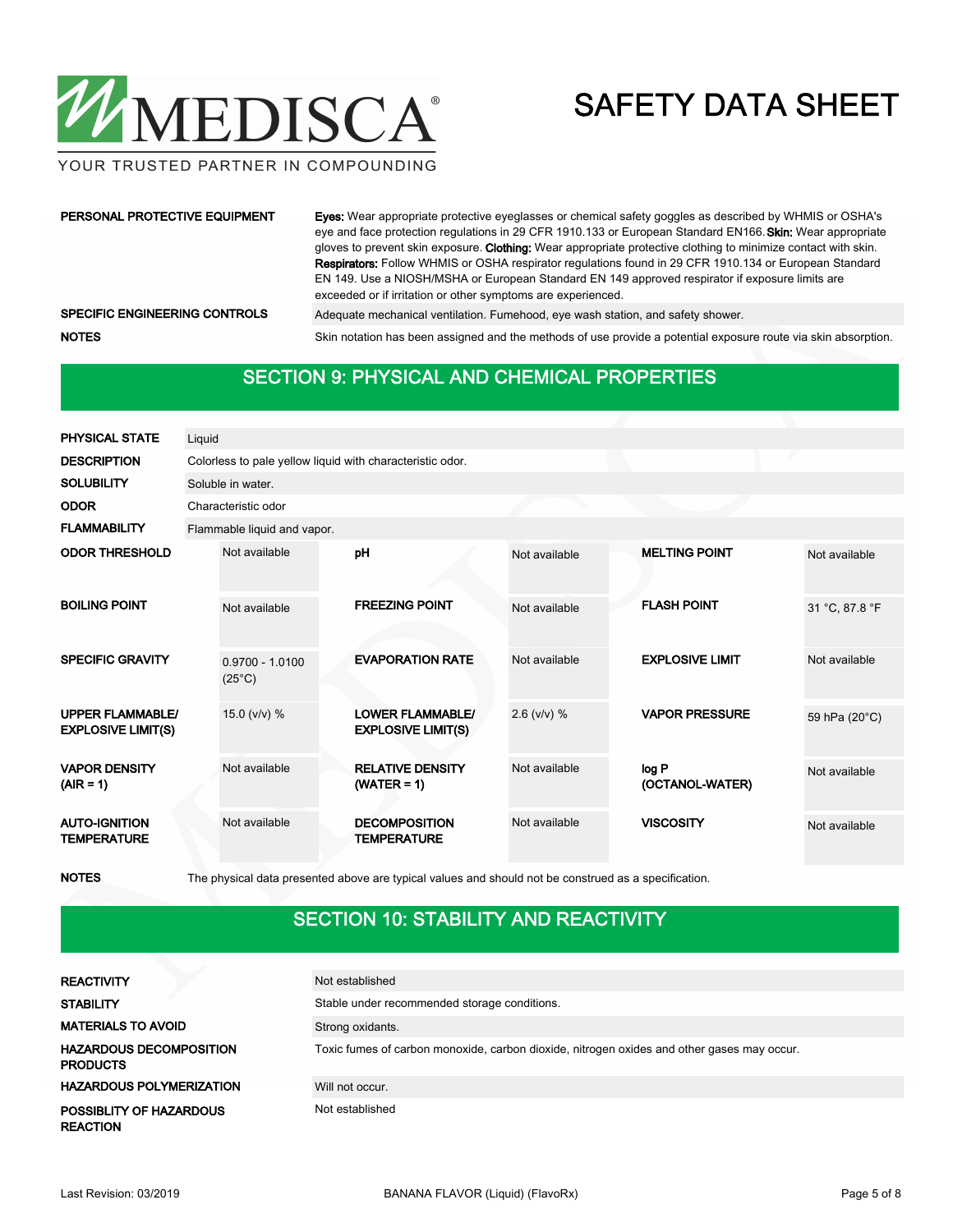

CONDITIONS TO AVOID Moisture, sunlight and extreme temperatures.

## SECTION 11: TOXICOLOGICAL INFORMATION

| <b>ACUTE TOXICITY</b>                                        | Oral: Rat: LD50: (mg/kg): Not available<br>Dermal: Rabbit LD50: (mg/kg): Not available<br>Inhalation: Rat: LC50: (mg/L/4hr): Not available                                                                       |                                                                                                                                                                                                                                                                                                                                                                 |  |  |  |
|--------------------------------------------------------------|------------------------------------------------------------------------------------------------------------------------------------------------------------------------------------------------------------------|-----------------------------------------------------------------------------------------------------------------------------------------------------------------------------------------------------------------------------------------------------------------------------------------------------------------------------------------------------------------|--|--|--|
| <b>SKIN CORROSION/IRRITATION</b>                             | Based on available data, the classification criteria are not met.<br>Contains ingredients (ETHANOL and FURFURAL) causes skin irritation.                                                                         |                                                                                                                                                                                                                                                                                                                                                                 |  |  |  |
| <b>SERIOUS EYE DAMAGE/EYE</b><br><b>IRRITATION</b>           | Based on available data, the classification criteria are not met.<br>Contains ingredients (ETHANOL, FURFURAL and EUGENOL) causes eye irritation.                                                                 |                                                                                                                                                                                                                                                                                                                                                                 |  |  |  |
| <b>RESPIRATORY OR SKIN</b><br><b>SENSITIZATION</b>           | Respiratory sensitization: Due to lack of data the classification is not possible.<br>Skin sensitization: EUGENOL is on the EU list of 26 skin allergens in frangrances. May cause an allergic skin<br>reaction. |                                                                                                                                                                                                                                                                                                                                                                 |  |  |  |
| <b>GERM CELL MUTAGENICITY</b>                                |                                                                                                                                                                                                                  | Based on available data, the classification criteria are not met.                                                                                                                                                                                                                                                                                               |  |  |  |
| <b>CARCINOGENICITY</b>                                       | <b>OSHA</b>                                                                                                                                                                                                      | ETHANOL is listed.<br>FURFURAL is listed.<br>Based on the compositional information available from the supplier, no other component of<br>this product is listed.                                                                                                                                                                                               |  |  |  |
|                                                              | <b>NTP</b>                                                                                                                                                                                                       | ETHANOL is listed.<br>Based on the compositional information available from the supplier, no other component of<br>this product is listed.                                                                                                                                                                                                                      |  |  |  |
|                                                              | <b>IARC</b>                                                                                                                                                                                                      | ETHANOL is listed in group 1 (carcinogenic to humans).<br>FURFURAL is listed in group 3 (not classifiable as to its carcinogenicity to humans).<br>EUGENOL is listed in group 3 (not classifiable as to its carcinogenicity to humans).<br>Based on the compositional information available from the supplier, no other component of<br>this product is listed. |  |  |  |
|                                                              | California<br>Proposition 65                                                                                                                                                                                     | This product contains the following chemical known to the State of California to cause<br>cancer: ETHANOL.<br>Based on the compositional information available from the supplier, no other component of<br>this product is listed.                                                                                                                              |  |  |  |
| ADDITIONAL CARCINOGENICITY<br><b>INFORMATION</b>             |                                                                                                                                                                                                                  | Based on available data, the classification criteria are not met.                                                                                                                                                                                                                                                                                               |  |  |  |
| <b>REPRODUCTIVE TOXICITY</b>                                 |                                                                                                                                                                                                                  | Based on available data, the classification criteria are not met.                                                                                                                                                                                                                                                                                               |  |  |  |
| SPECIFIC TARGET ORGAN TOXICITY -<br><b>SINGLE EXPOSURE</b>   | Due to lack of data the classification is not possible.                                                                                                                                                          |                                                                                                                                                                                                                                                                                                                                                                 |  |  |  |
| SPECIFIC TARGET ORGAN TOXICITY -<br><b>REPEATED EXPOSURE</b> | Due to lack of data the classification is not possible.                                                                                                                                                          |                                                                                                                                                                                                                                                                                                                                                                 |  |  |  |
| <b>ASPIRATION HAZARDS</b>                                    | Due to lack of data the classification is not possible.                                                                                                                                                          |                                                                                                                                                                                                                                                                                                                                                                 |  |  |  |
| <b>SIGNS AND SYMPTOMS OF</b><br><b>EXPOSURE</b>              | Not expected to present a significant hazard under anticipated conditions of normal use.<br>May cause allergic reaction.                                                                                         |                                                                                                                                                                                                                                                                                                                                                                 |  |  |  |
| POTENTIAL HEALTH EFFECTS                                     | Inhalation                                                                                                                                                                                                       | May be harmful if inhaled. Causes respiratory tract irritation.                                                                                                                                                                                                                                                                                                 |  |  |  |
|                                                              | Ingestion                                                                                                                                                                                                        | May be harmful if swallowed.                                                                                                                                                                                                                                                                                                                                    |  |  |  |
|                                                              | <b>Skin</b>                                                                                                                                                                                                      | May be harmful if absorbed through skin. Causes skin irritation. May cause an allergic skin<br>reaction.                                                                                                                                                                                                                                                        |  |  |  |
|                                                              | Eves                                                                                                                                                                                                             | Causes eve irritation.                                                                                                                                                                                                                                                                                                                                          |  |  |  |

## SECTION 12: ECOLOGICAL INFORMATION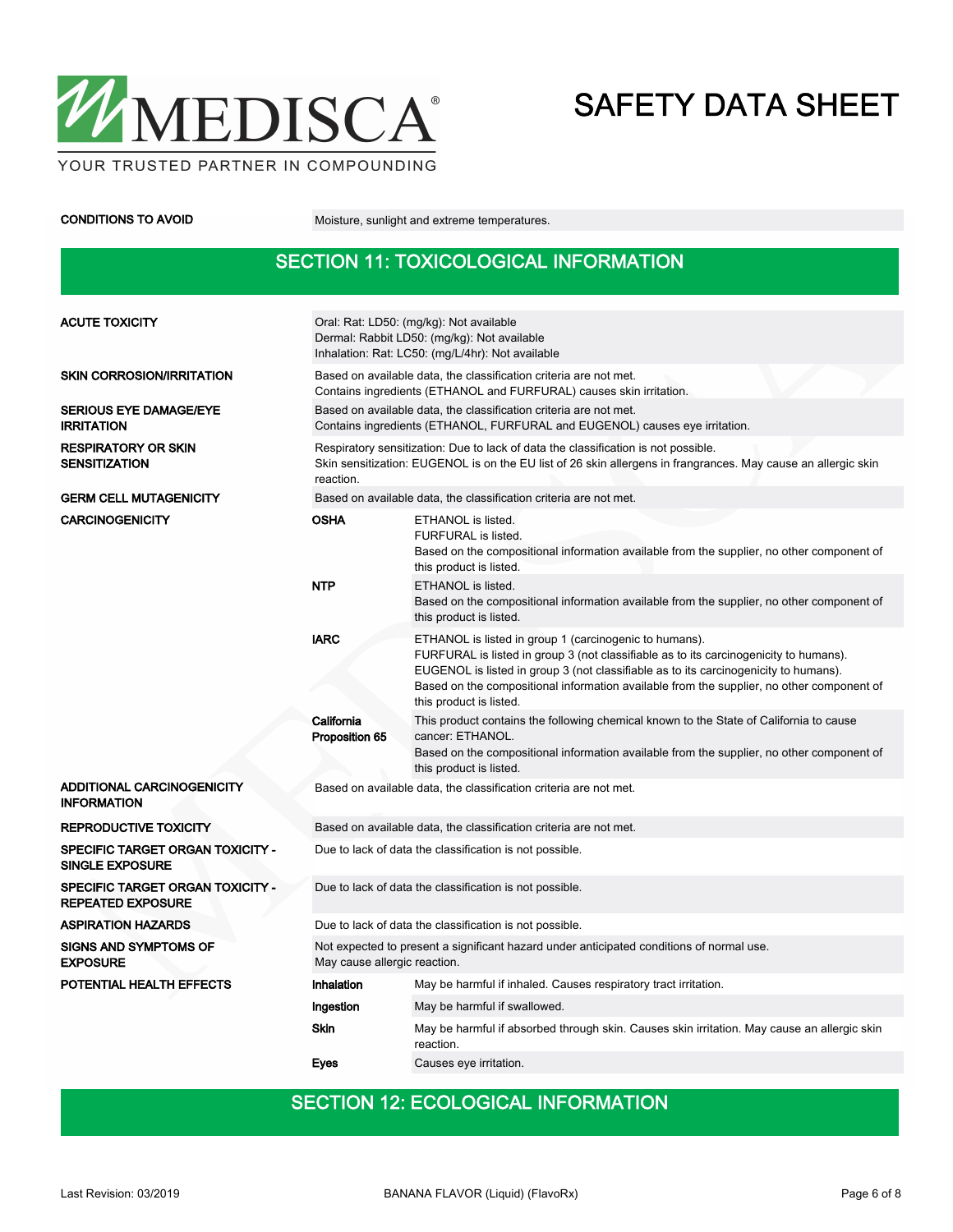

#### YOUR TRUSTED PARTNER IN COMPOUNDING

| <b>TOXICITY</b>                  | EC50: 48 Hr: Crustacea: (mg/L): Not available<br>LC50: 96 Hr: Fish: (mg/L): Not available<br>EC50: 72 or 96 Hr: Algae (or other agua plants): (mg/L): Not available |  |
|----------------------------------|---------------------------------------------------------------------------------------------------------------------------------------------------------------------|--|
| PERSISTENCE AND DEGRADABILITY    | Not available                                                                                                                                                       |  |
| <b>BIOACCUMULATIVE POTENTIAL</b> | Not available                                                                                                                                                       |  |
| <b>MOBILITY IN SOIL</b>          | Soluble in water.                                                                                                                                                   |  |
| <b>OTHER ADVERSE EFFECTS</b>     | Not available                                                                                                                                                       |  |

This product is not intended to be released into the environment

## SECTION 13: DISPOSAL CONSIDERATIONS

WASTE DISPOSAL **Dispose of in accordance with federal / local laws and regulations**. Avoid release into the environment.

### SECTION 14: TRANSPORT INFORMATION

| UNITED STATES & CANADA       |                              |  |  |  |  |  |
|------------------------------|------------------------------|--|--|--|--|--|
| UN PROPER SHIPPING NAME      | EXTRACTS, FLAVOURING, LIQUID |  |  |  |  |  |
| <b>UN NUMBER</b>             | 1197                         |  |  |  |  |  |
| <b>CLASS</b>                 | 3                            |  |  |  |  |  |
| <b>PACKING GROUP</b>         | $\mathbf{III}$               |  |  |  |  |  |
|                              |                              |  |  |  |  |  |
| <b>AUSTRALIA</b>             |                              |  |  |  |  |  |
| UN PROPER SHIPPING NAME      | EXTRACTS, FLAVOURING, LIQUID |  |  |  |  |  |
| <b>UN NUMBER</b>             | 1197                         |  |  |  |  |  |
| <b>CLASS</b>                 | 3                            |  |  |  |  |  |
| <b>PACKING GROUP</b>         | III                          |  |  |  |  |  |
| <b>HAZCHEM</b>               | 3Y                           |  |  |  |  |  |
|                              |                              |  |  |  |  |  |
| <b>ENVIRONMENTAL HAZARDS</b> | Not available                |  |  |  |  |  |
| SPECIAL SHIPPING INFORMATION | Not applicable               |  |  |  |  |  |

## SECTION 15: REGULATORY INFORMATION

| <b>Chemical Name</b><br>& CAS | <b>CERCLA</b><br><b>40 CFR</b><br>Part 302.4 | SARA (Title III)<br><b>40 CFR</b><br>Part 372.65 | <b>Appendix A</b> | EPA 40 CFR Part 355<br><b>Appendix B</b> | Pennsylvania | <b>Right-to-know</b><br><b>New Jersey</b> | Massachusetts | California<br>Prop 65 |
|-------------------------------|----------------------------------------------|--------------------------------------------------|-------------------|------------------------------------------|--------------|-------------------------------------------|---------------|-----------------------|
| ETHANOL 64-17-5               | N/L                                          | N/L                                              | N/L               | N/L                                      | Х            |                                           |               |                       |
| ISOAMYL ACETATE 123-92-2      | X                                            | N/L                                              | N/L               | N/L                                      | х            |                                           |               | N/L                   |
| PROPYLENE GLYCOL 57-55-6      | N/L                                          | N/L                                              | N/L               | N/L                                      |              |                                           | N/L           | N/L                   |
| FURFURAL 98-01-1              | v                                            | N/L                                              | N/L               | N/L                                      | $\checkmark$ |                                           |               | N/L                   |
| EUGENOL 97-53-0               | N/L                                          | N/L                                              | N/L               | N/L                                      | N/L          | N/L                                       | N/L           | N/L                   |

N/L = Not Listed; X = Listed